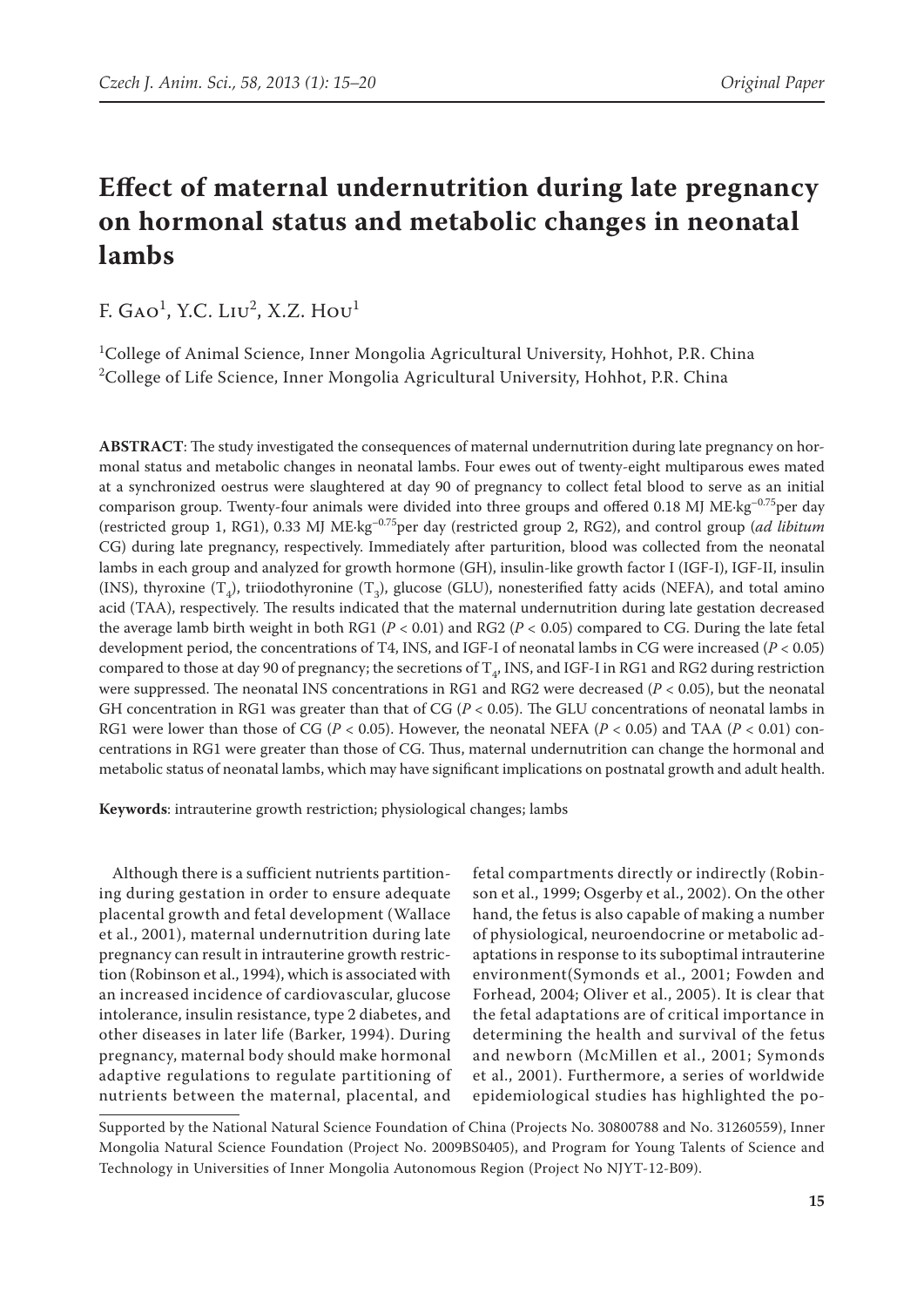tential importance of fetal adaptations to a poor intrauterine environment for longer term health outcomes. The specific adaptations that enable the fetus to survive a period of intrauterine deprivation would result in a reprogramming of the developmental pattern of key tissue and organ systems and pathological consequences in adult life (Barker, 1999). However, the mechanism of fetal specific adaptations to maternal undernutrition remains unclear. Thus, the objective of this study was to describe the consequences of maternal undernutrition during late pregnancy on hormonal status and metabolic changes in neonatal lambs.

# **MATERIAL AND METHODS**

## **Animals**

All experimental procedures were conducted in conformity with institutional guidelines for the care and use of laboratory animals in China (The State Science and Technology Commission of China, 1988). The experimental design and detailed procedures were outlined previously (Gao et al., 2007, 2008, 2009). Briefly, twenty-eight multiparous ewes with body weight of about  $43.80 \pm 0.60$  kg were mated at a synchronized oestrus after treatment with intravaginal progestagen pessaries (each contains 0.3 g progesterone in inert silicone elastomer) and an injection of PMSG (pregnant mare serum gonadotropin) for twelve days. Pregnancies were confirmed by ultrasound scanning (Medison-SA-600, Shanghai, P.R.China) at approximately day 40 of gestation. Based on the fact that the fetus is considered to have achieved 80–85% of its final birth weight during the last two months of pregnancy (Robinson et al., 1999; Symonds et al., 2001), the maternal undernutrition was carried out from day 90 of gestation until parturition, and three maternal treatments were designed during late pregnancy: restricted group 1 (RG1: 0.18 MJ ME·kg–0.75 per day), restricted group 2 (RG2: 0.33 MJ ME·kg<sup>-0.75</sup>

per day), and control group (CG: *ad libitum*). Out of 28 ewes at day 90 of pregnancy, four ewes were slaughtered to collect fetal umbilical plasma to serve as an initial comparison group. The 24 animals were allocated to three different groups. All ewes were housed in individual pens, fed chopped natural hay (Table 1), and the animals had free access to water and mineral mixture block. The daily intake of hay offered in RG1 and RG2 was calculated by the ewe body weight, nutrition value of hay, and restricted energy level, and the amount was constant throughout the restricted period (Table 2). Restricted ewes were fed at 8:30 and 16:00 each day. *Ad libitum* fed ewes were fed at 8:30, 11:00, and 16:00 daily (the feed refusals were approximately 10% of the total amount offered). The feed refusals were collected daily and recorded before feeding at 8:30 and sampled for chemical analysis. During restriction, one ewe in each group miscarried and one ewe in RG1 died.

## **Sampling and assays**

Immediately after birth, lamb birth weight was recorded, and five neonatal lambs (at birth) in each group were selected randomly to collect the jugular blood samples (10 ml) before suckle. The blood samples were put into heparinized tubes and centrifuged within 2 h of collection for the analysis of growth hormone (GH), insulin-like growth factor I (IGF-I), IGF-II, insulin (INS), thyroxine  $(T_4)$ , triiodothyronine  $(T_3)$ , glucose (GLU), nonesterified fatty acids (NEFA), and total amino acid (TAA). The plasma concentrations of INS, GH, IGF-I, and IGF-II were determined using radioimmunoassay (RIA) kits (Kangyuan Ruide Biological Technology, Beijing, P.R. China). Intra and inter assay coefficients of variation were 4.8 and 9.3%, 8.4 and 13.7%, 9.8 and 14.9%, 4.7 and 8.9%, 3.9 and 8.5%, 8.9 and 12.7% for INS, IGF-I and IGF-II,  $T_3$ ,  $T_4$ , GH, respectively. The plasma concentrations of NEFA (NJJCBIO, Nanjing, P.R. China), TAA (NJJCBIO, Nanjing, P.R. China),

Table 1. Chemical composition and nutritive value of grass fed and residua during restriction period (late pregnancy)

|                | ME (MJ/kg)               | DM(%) | CP(%) | EE $(%)$ | NDF(%) | $ADF$ $(\%)$ | Ash $(\%)$ | Ca (%) | $P(\%)$ |
|----------------|--------------------------|-------|-------|----------|--------|--------------|------------|--------|---------|
| Fed grass      | 8.79                     | 85.89 | 8.49  | 2.59     | 76.20  | 49.43        | 5.23       | 0.56   | 0.24    |
| Residual grass | $\overline{\phantom{m}}$ | 82.60 | 6.45  | 1.83     | 81.75  | 56.03        | 5.79       | 0.56   | 0.24    |

 $ME$  = metabolisable energy,  $DM$  = dry matter,  $CP$  = crude protein,  $EE$  = ether extract,  $NDF$  = neutraldetergent fiber,  $ADF$  = acid detergent fiber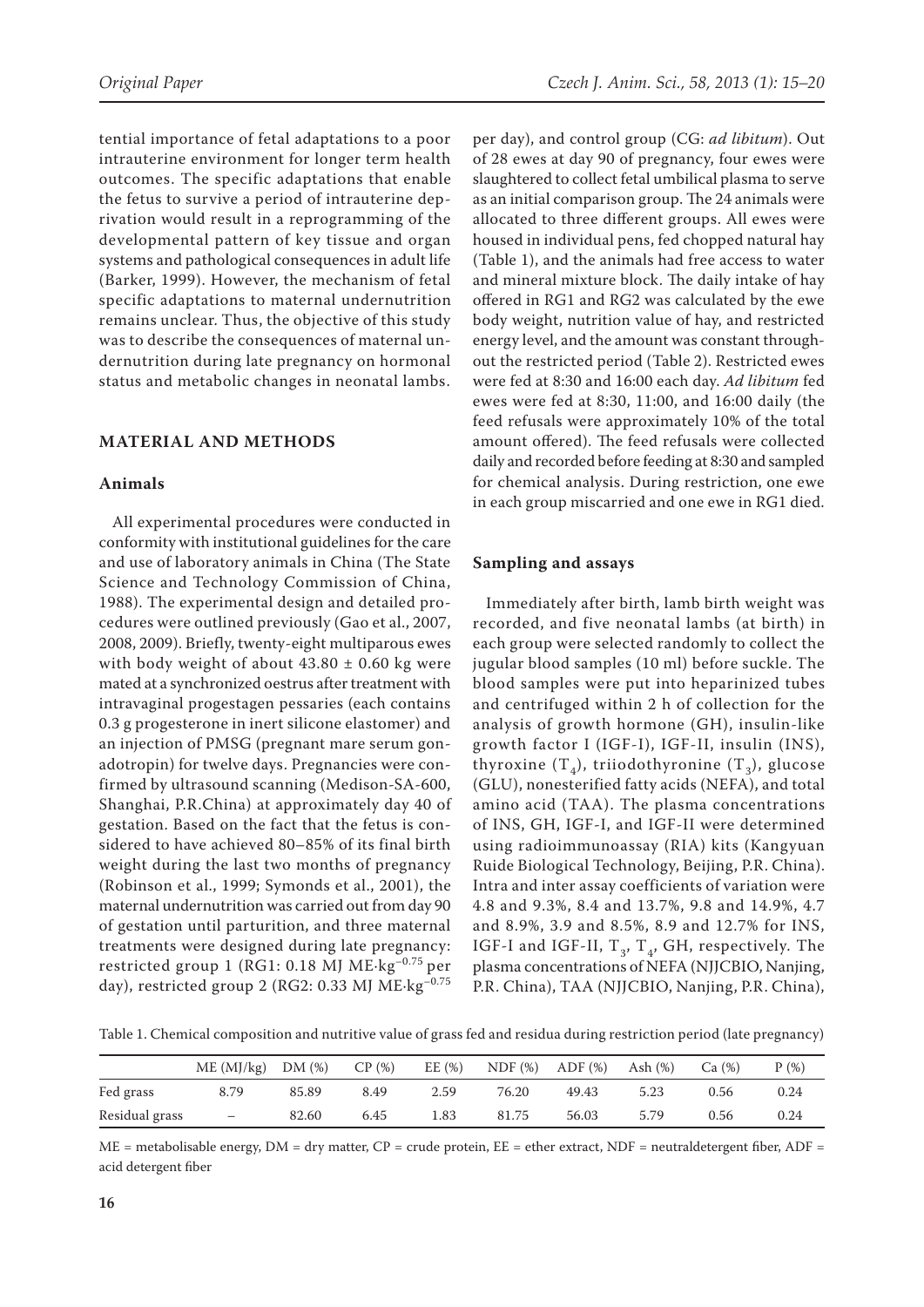| Levels of nutrition                                                       | CG      | RG <sub>2</sub> | RG1    |
|---------------------------------------------------------------------------|---------|-----------------|--------|
| Mean daily grass intake (g/day)                                           | 1332.52 | 719.33          | 383.99 |
| Mean daily crude protein intake $(g/day)$                                 | 113.13  | 61.07           | 32.60  |
| Daily metabolizable energy intake (MJME $\cdot$ kg <sup>-0.75</sup> /day) | 0.61    | 0.33            | 0.18   |

Table 2. Levels of nutrition during restriction period (late pregnancy) in different groups

CG = control group (*ad libitum*), RG1 = restricted group 1, RG2 = restricted group 2

and GLU (Zhong Sheng Beikong BIO-Technology, Beijing, P.R. China) were analyzed with the aid of commercial kits by Hitachi Clinical Analyzer 7600-020 (Hitachi, Tokyo, Japan).

### **Statistical analysis**

The CRL, thoracic girth, umbilical girth, GH, IGF-I, IGF-II, INS,  $T_4$ ,  $T_3$ , GLU, NEFA, and TAA were analyzed using the MIXED procedures of SAS (Software Analysis System, Version 8.01, 2001). Fixed effects in the model included treatment, term, and treatment × term interaction. Differences among treatments were analyzed using Tukey's multiple range tests. Data were presented as standard error of the means. Significance was declared at *P* < 0.05 and *P* < 0.01.

## **RESULTS**

#### **Lamb birth weight and measurements**

Effects of maternal undernutrition during late pregnancy on fetal weight and other measurements are shown in Table 3. Lamb birth weights in RG1 (*P* < 0.01) and RG2 (*P* < 0.05) were lower than those of CG. From day 90 of gestation to birth, the fetal crown-rump length (CRL), thoracic girth, and umbilical girth for each group were increased significantly  $(P < 0.01)$ . There were significant differences (*P* < 0.01) in neonatal thoracic girth among RG1, RG2, and CG. CRL in RG1 was significantly reduced compared to CG (*P* < 0.01), but there was no significant difference in umbilical girth of the neonatal lambs between CG and nutrient-restricted groups  $(P > 0.05)$ .

## **Hormonal status**

Effects of maternal undernutrition during late pregnancy on fetal and neonatal hormonal status are shown in Figure 1. During the late fetal development period, the plasma concentrations of  $T_A$ , INS, and IGF-I of neonatal lambs in CG were increased  $(P < 0.05)$  compared to those at day 90 of pregnancy; the secretions of  $T_A$ , INS, and IGF-I in RG1 and RG2 during restriction were suppressed. The neonatal INS concentrations in RG1 and RG2 were lower than in CG (*P* < 0.05), but the neonatal GH concentration in RG1 was greater than that of CG ( $P < 0.05$ ).

Table 3**.** Effects of maternal undernutrition on the change of lamb birth weight and measurements in all groups during late pregnancy

|                        | Day 90           | Neonatal lambs (at birth)      |                                |                                 |  |  |
|------------------------|------------------|--------------------------------|--------------------------------|---------------------------------|--|--|
| Item                   | of gestation     | CG                             | RG1                            | RG2                             |  |  |
| Body weight (kg)       | $0.48 \pm 0.02$  | $3.82 \pm 0.24$ <sup>a*</sup>  | $2.55 \pm 0.15$ <sup>c*</sup>  | $3.11 \pm 0.19$ <sup>bc*</sup>  |  |  |
| Crown-rump length (cm) | $26.25 \pm 1.26$ | $51.33 \pm 2.31$ <sup>a*</sup> | $45.75 \pm 1.71$ <sup>c*</sup> | $48.25 \pm 2.22$ <sup>ac*</sup> |  |  |
| Thoracic girth (cm)    | $16.95 \pm 1.10$ | $38.00 \pm 0.00^{a*}$          | $34.25 \pm 1.50^{\circ*}$      | $35.00 \pm 1.15$ <sup>c*</sup>  |  |  |
| Umbilical girth (cm)   | $18.75 \pm 0.50$ | $35.00 \pm 1.73$ <sup>a*</sup> | $32.00 \pm 2.94$ <sup>a*</sup> | $32.25 \pm 2.87$ <sup>a*</sup>  |  |  |

 $CG = control group$ ,  $RG1 = restricted group 1$ ,  $RG2 = restricted group 2$ 

 $a$ –cmeans within a row for neonatal lambs followed by the same letters are different at  $P > 0.05$ , adjacent letters are different at *P* < 0.05 and by interval superscripts are different at *P* < 0.01

\*significant differences are described for the same group between day 90 of gestation and term in the text and indicated by *P* < 0.05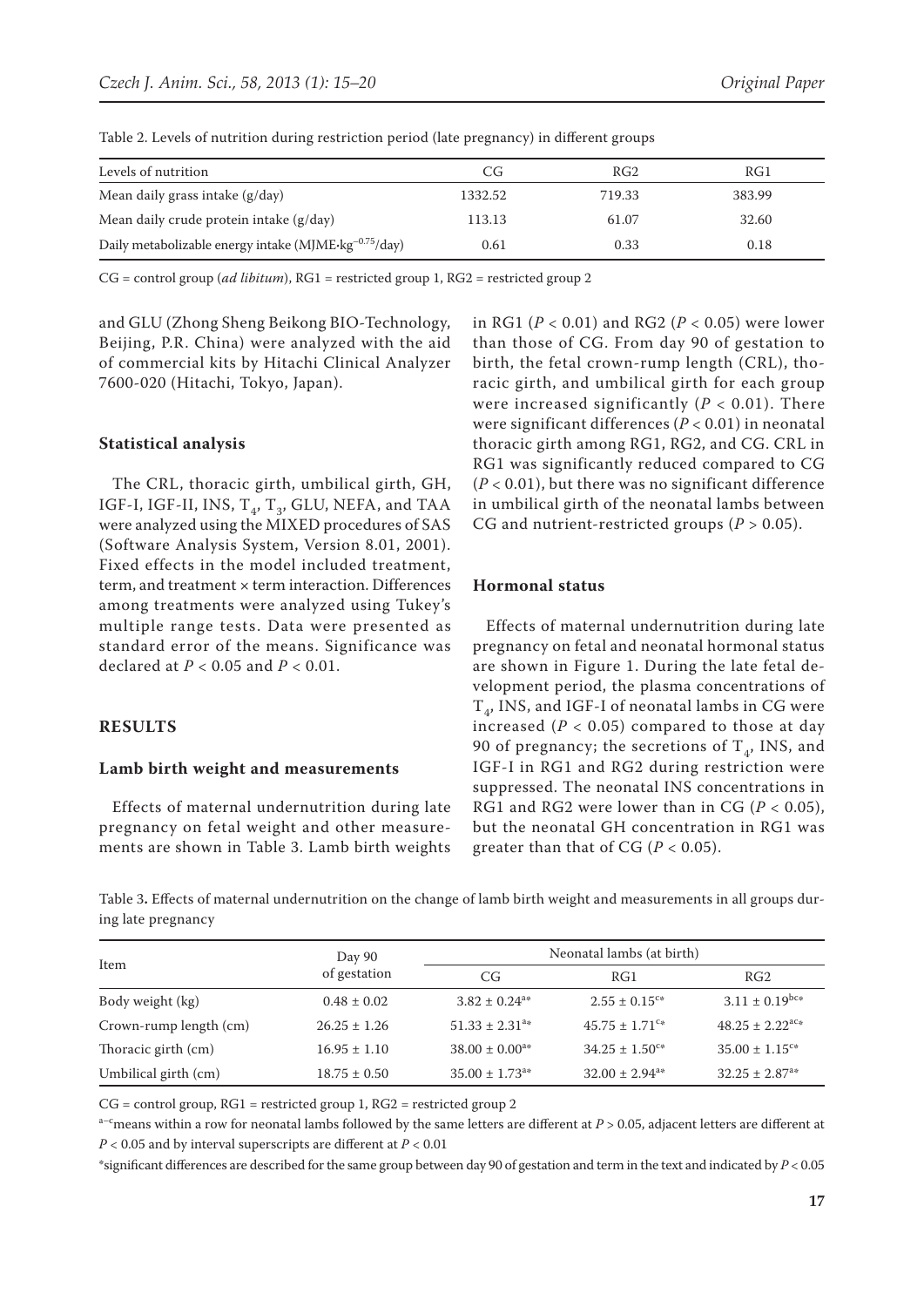

Figure 1. Effect of maternal undernutrition on the concentrations of T3, T4, INS, GH, IGF-I, and IGF-II in neonatal lambs

 $CG = control group, RG1 = restricted group 1, RG2 = restricted group 2$ 

a–cmeans for neonatal lambs followed by adjacent letters are different at *P* < 0.05 and by interval superscripts are different at *P* < 0.01 \*significant differences are described for the same group between at day 90 of gestation and term in the text and indicated  $by P < 0.05$ 

# **Metabolite status**

# **DISCUSSION**

Effects of maternal undernutrition during late pregnancy on fetal and neonatal metabolite status are shown in Figure 2. The GLU concentrations of neonatal lambs in RG1 and RG2 were lower than those of CG, and the difference was significant between RG1 and CG (*P* < 0.05). However, the neonatal NEFA (*P* < 0.05) and TAA (*P* < 0.01) concentrations in RG1 were greater than those of CG.

The present investigations documented that although the fetal body weight, CRL, thoracic girth, and umbilical girth for each group were increased significantly during late pregnancy, the lamb birth weight and thoracic girth in restricted groups were reduced significantly with the decreasing of maternal nutrition level, which is in agreement with the results of Louey et al. (2000) and Bloomfield



Figure 2. Effect of maternal undernutrition on the concentrations of GLU, TAA, and NEFA in neonatal lambs

CG = control group, RG1 = restricted group 1, RG2 = restricted group 2

 $a-c$  means for neonatal lambs followed by adjacent letters are different at  $P < 0.05$  and by interval superscripts are different at *P* < 0.01

\*significant differences are described for the same group between day 90 of gestation and term in the text and indicated by *P* < 0.05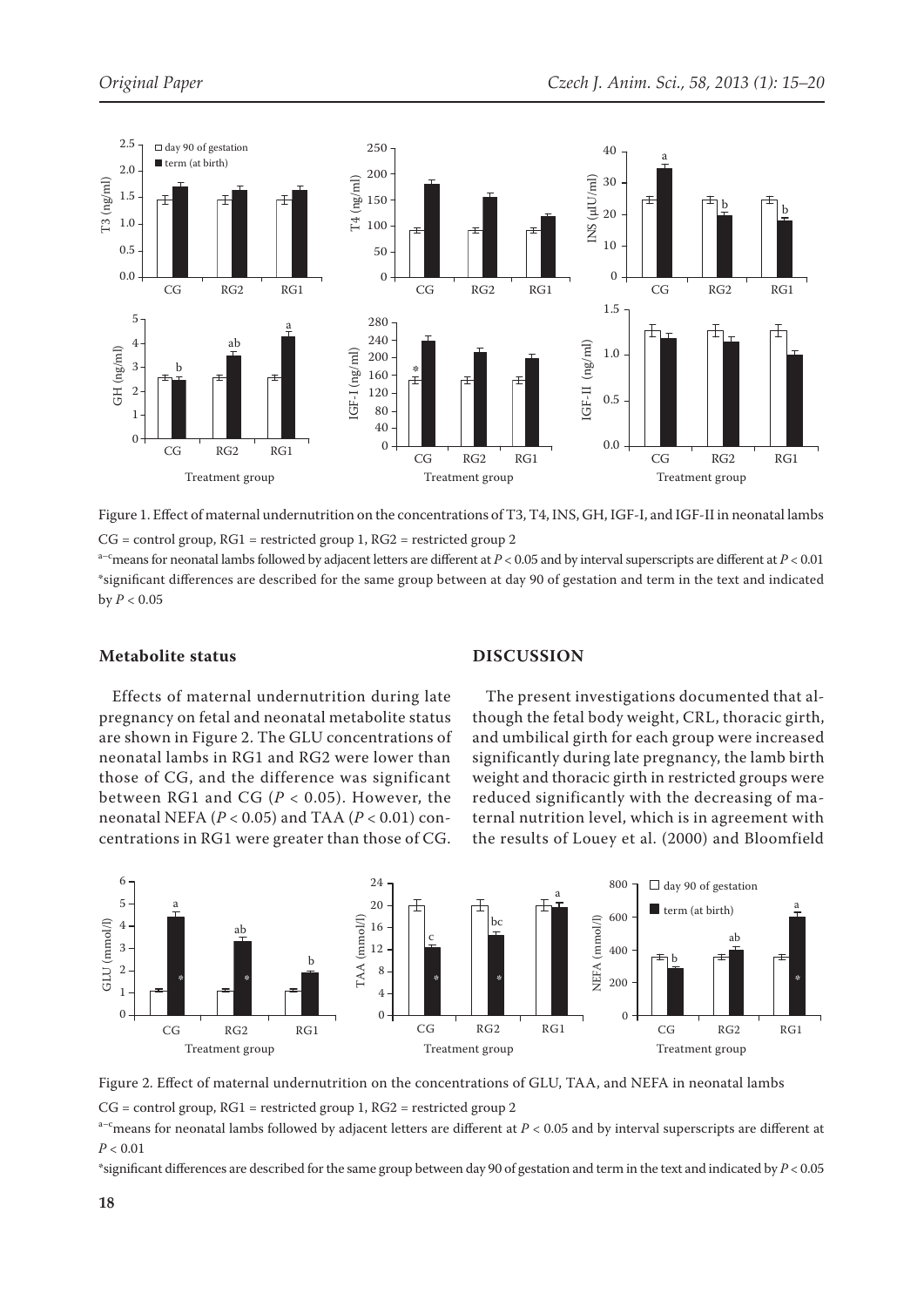et al. (2003). The fetal growth trajectories in RG1 and RG2 were changed by maternal undernutrition during late pregnancy. During nutrition restriction, adaptive regulations in the maternal endocrine system should ensure uterine nutritional partitioning to maximize maintaining fetal growth (McMillen et al., 2001; Osgerby et al., 2002). Nevertheless, when the nutrition density is lower than a certain level and maternal mobilized reserves could not satisfy the requirements of the body, the protective buffer system of maternal body would be challenged (Gao et al., 2007). As a consequence of exposure to maternal undernutrition challenges, the fetal development and endocrine organ function could be reset (Symonds et al., 2001).

In this study, the plasma concentrations of  $T_3$  and IGF-II in each group were at similar levels, but the secretions of  $T_a$ , INS, and IGF-I in RG1 and RG2 were suppressed by maternal undernutrition during late pregnancy. The neonatal INS concentrations in RG1 and RG2 were decreased with the supply of nutrition restricted, but the neonatal GH concentration in RG1 was greater than that of CG, which is consistent with the findings of Bauer et al. (1995), Brameld et al. (2000), and Yuen et al. (2002). As one of the important regulating systems of animals, the endocrinology of metabolic homeostasis in sheep fetuses is well adapted to respond to a range of maternal undernutrition (Symonds et al., 2001). Once fetal substrate partitioning is modified by maternal altered metabolic status, the fetal endocrine system should make adaptive regulations according to the degree of restriction instinctively to mobilize more body reserves for maintaining the basal survival requirement. In the present study, the GLU concentrations of neonatal lambs in RG1 and RG2 were lower, but the neonatal NEFA and TAA concentrations in RG1 were greater than those of CG. Because the energy demands of fetal growth are supplied from 30–40% by glucose, from 55% by amino acid, and from 5–10% by acetic acid during late pregnancy for sheep and cow (Bell, 1993; Fowden and Hill, 2001), the glucose deficiency in RG1 and RG2 might restrict fetal growth partly. Fetal insulin acted as a signal of nutrient plane is positively related to the fetal glucose levels and body weight at birth (Fowden, 1995). The INS deficiency in RG1 and RG2 caused by maternal undernutrition would enhance glucose concentration and improve lipolysis. In addition, the suppression of IGF-I secretion and the increasing of GH concentrations in RG1 and RG2 may improve the lipolytic effect and inhibit the anabolism of protein, which resulted in the greater NEFA and TAA concentrations in RG1 and RG2. During feed restriction, there is a shift in the energy balance due to reduced levels of blood glucose, and at this point, in order to keep normal life activity, the utilization of fatty acids becomes the major source of energy (Brockman and Laarveld, 1986). Fetal glucose and amino acid are spared by mobilizing more adipose tissues, which would more effectively satisfy the fetal nutrition requirements. The mechanisms in fetus are consistent with those of in the maternal system (Gao et al., 2007).

As an adaptation, the alternations of fetal metabolic status regulated by endocrine system are important for maintaining the relative growth and the survival of animals in adversity (Oliver et al., 2005). However, hormones in the fetal circulation play important roles in regulating fetal growth and the development of individual fetal tissues (Fowden and Forhead, 2004). As fetal growthpromoting hormones (Fowden and Forhead, 2004), the deficiency of  $T<sub>4</sub>$ , INS, and IGF-I in RG1 and RG2 groups would retard the fetal growth and lead to lower lamb birth weight.

In summary, maternal undernutrition during late pregnancy suppressed the secretions of  $T_A$ , INS, IGF-I in restricted groups and changed the metabolic status of neonatal lambs. The adaptive regulation of fetal endocrine system had a negative influence on fetal development and resulted in compromised growth, which may have significant implications on postnatal growth and health.

# **REFERENCES**

- Barker D.J.P. (1994): The fetal origins of adult disease. Fetal and Maternal Medicine Review, 6, 71–80.
- Barker D.J.P. (1999): The long-term outcome of retarded fetal growth. Schweizerische medizinische Wochenschrift, 129, 189–196.
- Bauer M.K., Breier B.H., Harding J.E., Gluckman P.D., Veldhuis J.D. (1995): The fetal somatotropic axis during long term maternal undernutrition in sheep: evidence for nutritional regulation *in utero*. Endocrinology, 136, 1250–1257.
- Bell A.W. (1993): Pregnancy and fetal metabolism. In: Forbes J.M., France J. (eds): Quantitative Aspects of Ruminant Digestion and Metabolism. CAB International, Wallingford, UK, 405–431.
- Bloomfield F.H., Oliver M.H., Giannoulas D., Gluckman P.D., Harding J.E., Challis J.R.G. (2003): Brief undernutri-